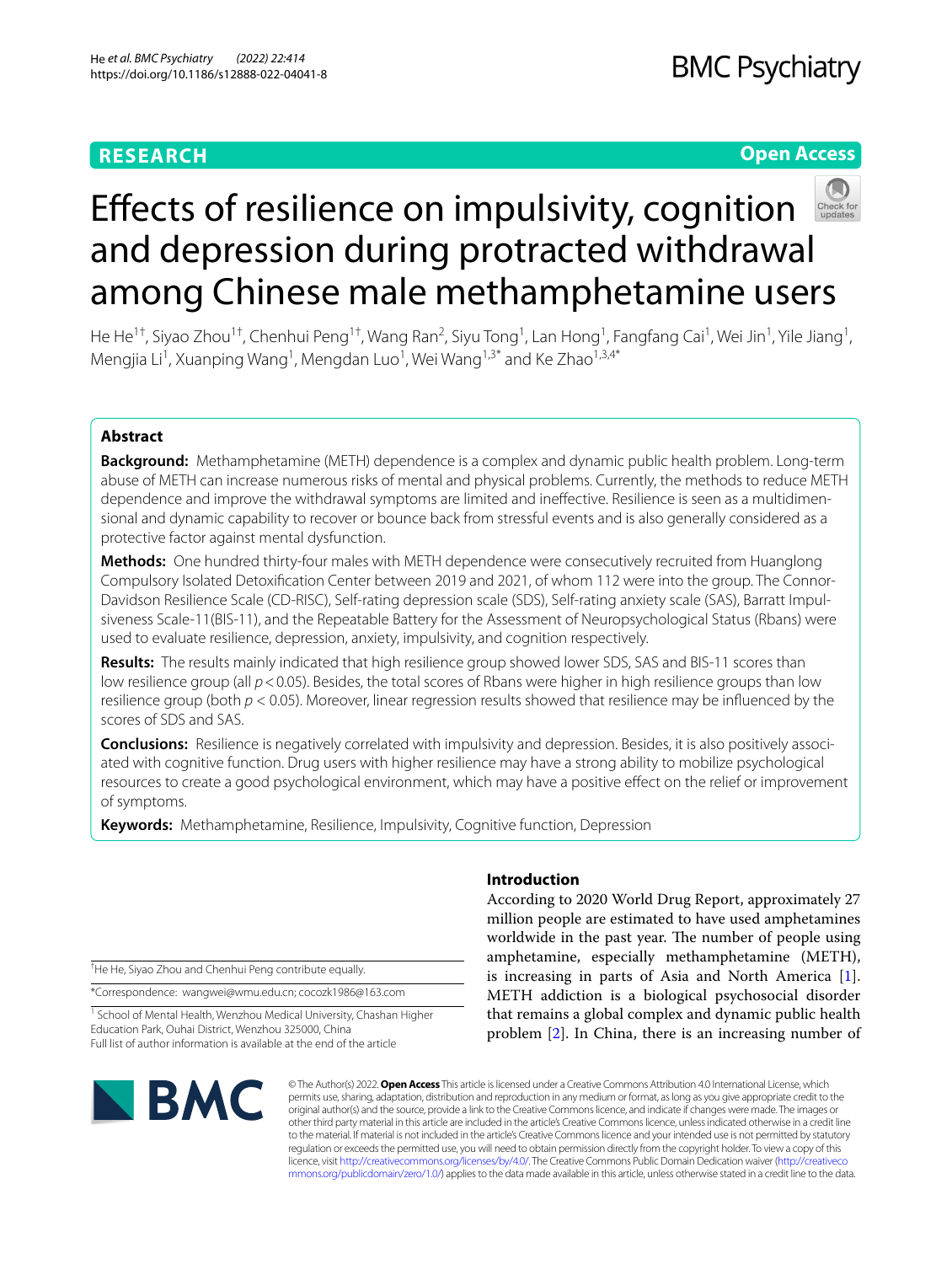individuals addicted to METH [[3\]](#page-7-2). So far, the methods to reduce METH dependence, improve the symptoms caused by METH use, and prevent relapse are limited [[4,](#page-7-3) [5](#page-7-4)], which include both pharmacological and nonpharmacological treatments. There are no specific pharmacological treatments for METH dependence [\[6](#page-7-5)], so non-pharmacological treatments are becoming increasingly important in intervention options. Non-pharmacological treatments considered efective in METH dependence mainly include cognitive-behavior therapy (CBT), motivational interviewing (MI) and/or contingency management (CM) [[7,](#page-7-6) [8](#page-7-7)].

Mental excitement, hypersexuality, agitation and violent behavior are common efects of high-dose METH. Long-term use of METH can produce strong dependence and, once the drug is stopped, withdrawal symptoms will appear. During METH dependence withdrawal, patients may experience intense drug cravings [[9\]](#page-7-8), depression [[10\]](#page-7-9), anxiety  $[11]$ , fatigue  $[12]$  $[12]$ , and mental illness  $[13]$ . If the withdrawal symptoms are not well treated, they may cause more severe problems [\[14\]](#page-7-13). Increasing evidence showed that METH-dependent patients experience impaired cognitive functions (i.e., executive function, attention, social cognition, and working memory) [\[15](#page-8-0)]. These deficiencies may partially lead to persistent drug use and poor or unhealthy decision-making [[16\]](#page-8-1). Cognitive defects can also cause behavioral changes, associated with high levels of impulsiveness, hostility and aggression [[17,](#page-8-2) [18](#page-8-3)]. Desey Tziortzis et al. reported a marginal relationship between impulsivity and craving [\[19\]](#page-8-4), suggesting the degree of impulsivity can positively predict the probability of relapse. Research has also shown that people who abuse METH for a long time often experience depressive symptoms, especially during METH withdrawal [\[20\]](#page-8-5). It is common for depression and substance use to occur at the same time [[21](#page-8-6)]. Some researchers support pharmacological approaches to treat METH use or withdrawal and/ or depression, while others favour non-pharmacological therapies, such as CBT and mindfulness therapy [\[22](#page-8-7)]. The effectiveness of pharmacological interventions to treat METH addiction and the resulting symptoms seems to be limited [\[23,](#page-8-8) [24\]](#page-8-9). Most common intervention strategies still focus on non-pharmacological treatment.

Previous studies suggested that early stressful life events are important risk factors for alcohol and illicit substances addiction [[25\]](#page-8-10). However, not all responses to stress are bad, as some stressors may mobilize resilient attempts to protect individuals from adverse factors [\[26](#page-8-11)]. Resilience is the fexible use of psychological resources for adapting to adversity [[27\]](#page-8-12). Dyer and McGuinness indicated that resilience describes a process whereby people bounce back from adversity and go on with their lives [[28\]](#page-8-13), which may be considered as an outcome-oriented or a process-oriented approach. It is a dynamic process highly infuenced by protective factors, which consists of internal and external factors. The internal factors include genetics or epi-genetics and personality traits (e.g., optimism, tenacity), or beliefs (e.g., self-efficacy)  $[29]$  and the external factors include social support or socioeconomic status [\[30\]](#page-8-15). In this vein, resilience can lead to a stable psychological state during or after an adversity, or a temporary pattern of disturbance followed by a relatively rapid and successful recovery. However, some researchers have regarded resilience as a trait-oriented approach characterized by tenacity, which is associated with three primary attributes: a greater sense of control over their lives, commitment to the areas of their life even when experiencing stressors, and a perception that change is a chal-lenge rather than a threat [[31](#page-8-16)]. When we study the role of resilience, we tend to regard it as an outcome-oriented or a process-oriented way to explore the dynamic process, because resilience can be infuenced by many factors.

Some studies also highlighted the role of resilience in the prevention of substance addiction. For example, Dullius et al. suggested resilience played an important role in moderating stress and negative emotions in patients with alcohol dependence  $[32]$  $[32]$ . And low resilience was reported to be related to alcohol or drug problems and poor working memory performance [[33](#page-8-18)]. Furthermore, a study suggested brain networks in patients with drug addiction showed impaired goal-oriented actions were associated with the resilience system related to behavior regulation [\[34\]](#page-8-19). Since resilience is the fexible adaptability of dealing with stress-related mental diseases, we sought to explore the connection between resilience and METH addiction during protracted withdrawal to provide psychotherapy suggestions.

The level of resilience may be related to cognition, depression levels and the degree of impulsivity. The hypothesis assessed during the current study is that the improvement of resilience levels positively afects the improvement of the above factors.

## **Methods**

## **Participants**

One hundred thirty-four male individuals were recruited from the Huanglong Compulsory Isolated Detoxifcation Center in Wenzhou between October 2019 and June 2021, of whom 112 met the inclusion criteria in this study. The inclusion criteria included:  $(1)$ with a history of only using METH and fulfll the criteria of Diagnostic and Statistical Manual of Mental Disorders 5th edition (DSM-V) for Stimulant Use Disorder (SUD);(2) Han ethnicity, aged between 20 and 45 years old;(3) primary school education level above;(4) the score of Wechsler Adult Intelligence test is over 90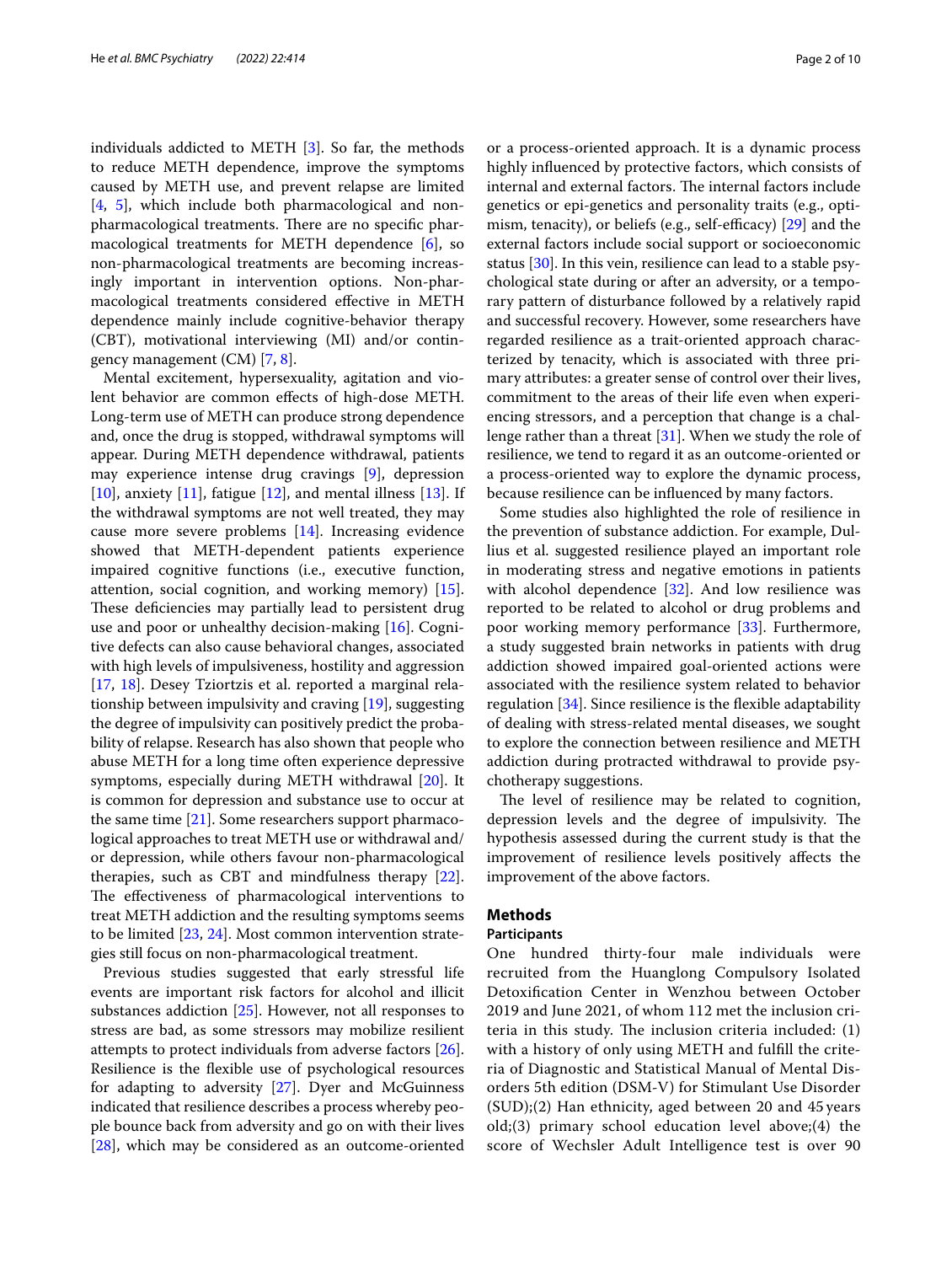

<span id="page-2-0"></span>points;(5) duration of abstinence is at least 6 months. And the exclusion criteria were:(1) severe diseases such as tumors, serious infections, autoimmune diseases, and other physical disabilities; (2) experiencing other psychotic symptoms, and (3) individuals that refused to participate. Detailed information about the participants is presented in Fig. [1](#page-2-0).

The enrolled individuals were assessed from high to low according to the scores of the Connor-Davidson Resilience Scale. The top 33% of subjects were assigned to the high resilience group (*n*=37), the bottom 33% of the subjects were assigned to the low resilience group  $(n=37)$ , and the remaining subjects were assigned to the medium resilience group  $(n=38)$ .

## **Collection and evaluation of socio‑demographic and clinical measures**

The socio-demographic data included age, education, living styles, marital status, religious belief and duration of drug exposure. The clinical measures included the Self-Rating Depression Scale (SDS), the Self-Rating Anxiety Scale (SAS), the Barratt Impulsiveness Scale-11(BIS-11), the Repeatable Battery for the Assessment of Neuropsychological Status (RBANS), the Connor-Davidson Resilience Scale (CD-RISC), and the Somatic Self-Rating Scale (SSS).

SDS is a self-rated scale to evaluate the severity of depression  $[35]$  $[35]$ , and consists of 20 questions. The standard score is calculated by summing all question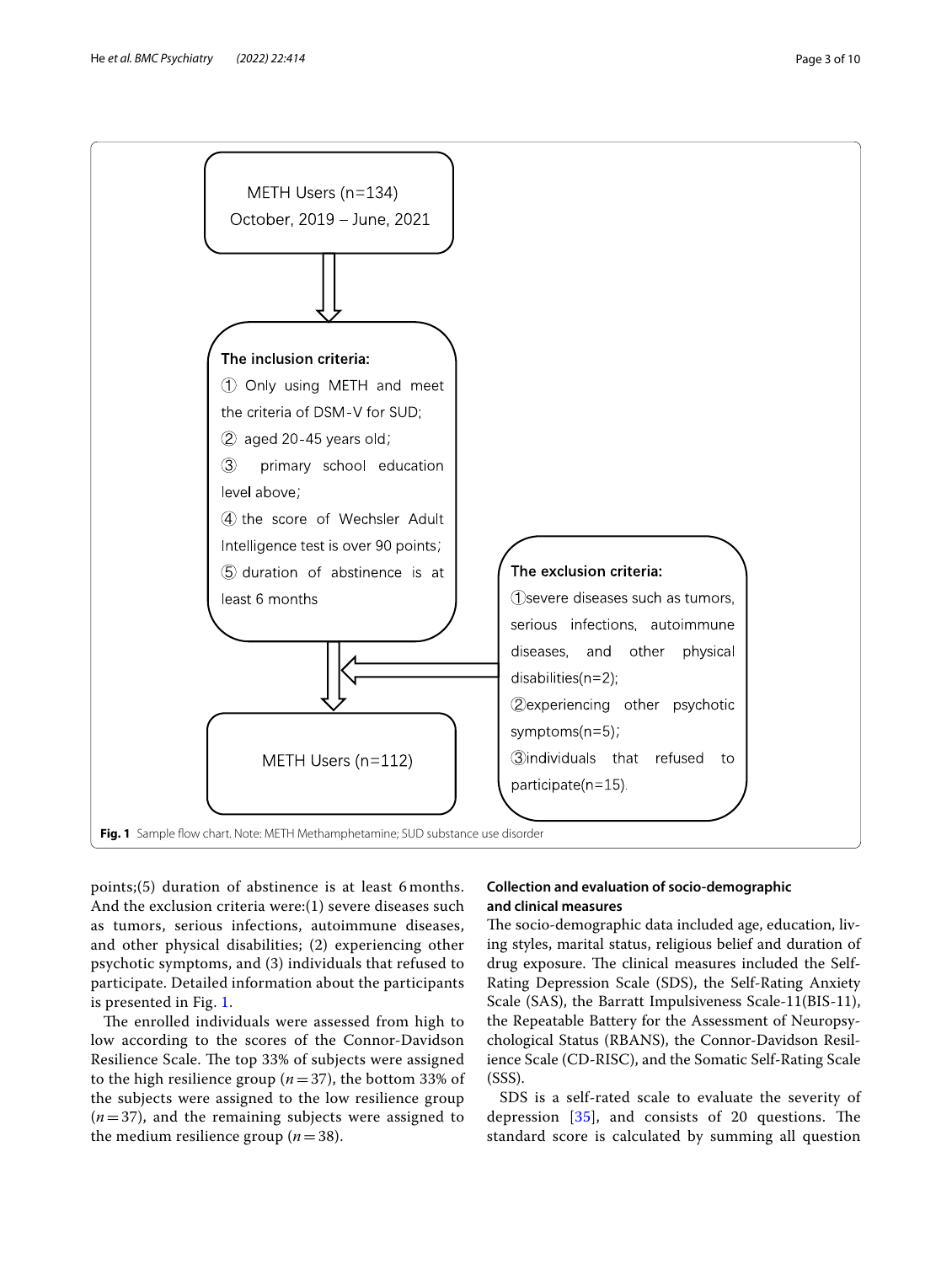scores, and the total score is 1.25 times the standard score, using an integral part. The higher the score correlates to more severe depression. Cronbach's α in the present study was 0.83.

SAS is also a self-rated scale, which is used to assess the degree of anxiety. It consists of 20 items on a 1–4 Likert-type scale. A higher score suggests more severe anxiety [[36\]](#page-8-21). Cronbach's α in the present study was 0.81.

The BIS-11 scoring consists of 30 items on a fourpoint Likert scale  $(1 = "rarely/never"$  to  $4 = "almost"$ always/always"), which is used to measure impulsivity  $[37]$  $[37]$  $[37]$ . The scales can be divided into three dimensions (cognitive, motor, and non-planned impulsivity). The higher scores of each scale suggest the higher impulsivity levels shown by individuals. Cronbach's α in the present study was 0.79.

RBANS scoring comprises 12 subtests that yield fve index scores (immediate memory, visuospatial, language, attention, and delayed memory) and one total score. The total scale score of RBANS can be used to evaluate cognitive function, and the higher the total scale score, the better the cognitive function [[38\]](#page-8-23). Cronbach's α in the present study was 0.84.

CD-RISC is a self-reported 25-item scale, which is used to evaluate the resilience. The CD-RISC developed by Connor and Davidson had a fve-factor structure by using exploratory factor analysis (EFA), which included hardness, persistence, optimism, support, and spirituality [\[39](#page-8-24)]. However, neither the confrmatory factor analysis nor the explorative factor analysis on the data from a relatively large sample of Chinese people could replicate the American 5-factor structure of resilience. In 2007, Yu et al. modifed the scale and contains three factors: tenacity, strength, and optimism  $[40]$ . The scale employs 5-point Likert-type ratings ranging from 0 (not true at all) to 4 (true all the time). It focuses on assessing diferent resilience factors to maintain or regain mental health. Generally, higher scores refect greater resilience. Cronbach's α in the present study was 0.82.

The SSS includes 20 items, with each item scored on a 4-point scale (1, none; 2, slight; 3, moderate; and 4, marked). There were 9 factors about somatization symptom, 5 factors about anxiety symptom, 4 factors about depression symptom and 2 factors about anxiety and depression symptom. Generally, the higher the score, the more severe the somatization symptoms. This scale is specifically designed to check for possible emotional problems and corresponding somatization symptoms during your onset, and if the selected items have a score greater than 30, patients need to consider medical treatment [\[41,](#page-8-26) [42\]](#page-8-27). Cronbach's  $\alpha$  in the present study was 0.78.

#### **Statistical analysis**

Normal distribution was assessed by the Shapiro–Wilk test. The socio-demographic and clinical characteristics of the low resilience, moderate resilience and high resilience groups were compared using the one-way analysis of variance (ANOVA) for continuous variables and the chi-square test for categorical variables. Homogeneity of variances test and between-subjects efects test were used. Besides, we also performed post hoc pairwise comparisons. In addition, the correlations among three dimensions of CD-RISC and SDS, SAS, BIS-11 and Rbans were also evaluated. Bonferroni corrections were applied to adjust for multiple testing. Further, multiple linear regression was used to evaluate the risk factors for resilience during protracted METH withdrawal. All data analysis was calculated with SPSS version 25.0 with twosided *p* values of 0.05.

### **Results**

The socio-demographics and the clinical characteristics of the three groups were summarized in Table [1.](#page-4-0) The data was normally distributed (the result of Shapiro–Wilk test was listed in Supplemental Table [1\)](#page-7-14). Table [1](#page-4-0) showed that there was no signifcant diference among the groups in age, education, living styles, marital status, religious belief, the duration of drug exposure as well as the scores of SSS. Further, the main results revealed that high and medium resilience groups showed signifcantly lower SDS scores compared with the low resilience group (both *p*<0.05). Participants with high resilience also reported lower scores of SAS compared with those with low resilience  $(p<0.05)$ . Notably, the high resilience group showed lower cognitive impulsiveness, non-planning impulsiveness and BIS-11 total scores than low resilience group (all  $p < 0.05$ ). Besides, compared with low resilience group, the delayed memory was better in high resilience group ( $p < 0.05$ ) and attention was better in the medium resilience group ( $p < 0.05$ ). The total scores of Rbans were also higher in high and medium resilience groups than low resilience group (both  $p < 0.05$ ). Homogeneity of variances test was checked (all *p*>0.05, Supplemental Table [2](#page-7-14)) and the reliability of the relationship was good (all  $p > 0.05$ , Supplemental Table [3](#page-7-14)).

Table [2](#page-4-1) revealed signifcant negative correlations among the dimensions of tenacity, strength, optimism and SDS scores. Additionally, the three dimensions of CD-RISC were also signifcantly negatively correlated with the BIS-11 scores. These significant differences all passed Bonferroni correction (*p*<0.05/12).

Table [3](#page-5-0) reported the factors which affect resilience during protracted METH withdrawal. And the results showed that the level of resilience was negatively associated with the level of depression ( $β = 1.342, P < 0.001$ ).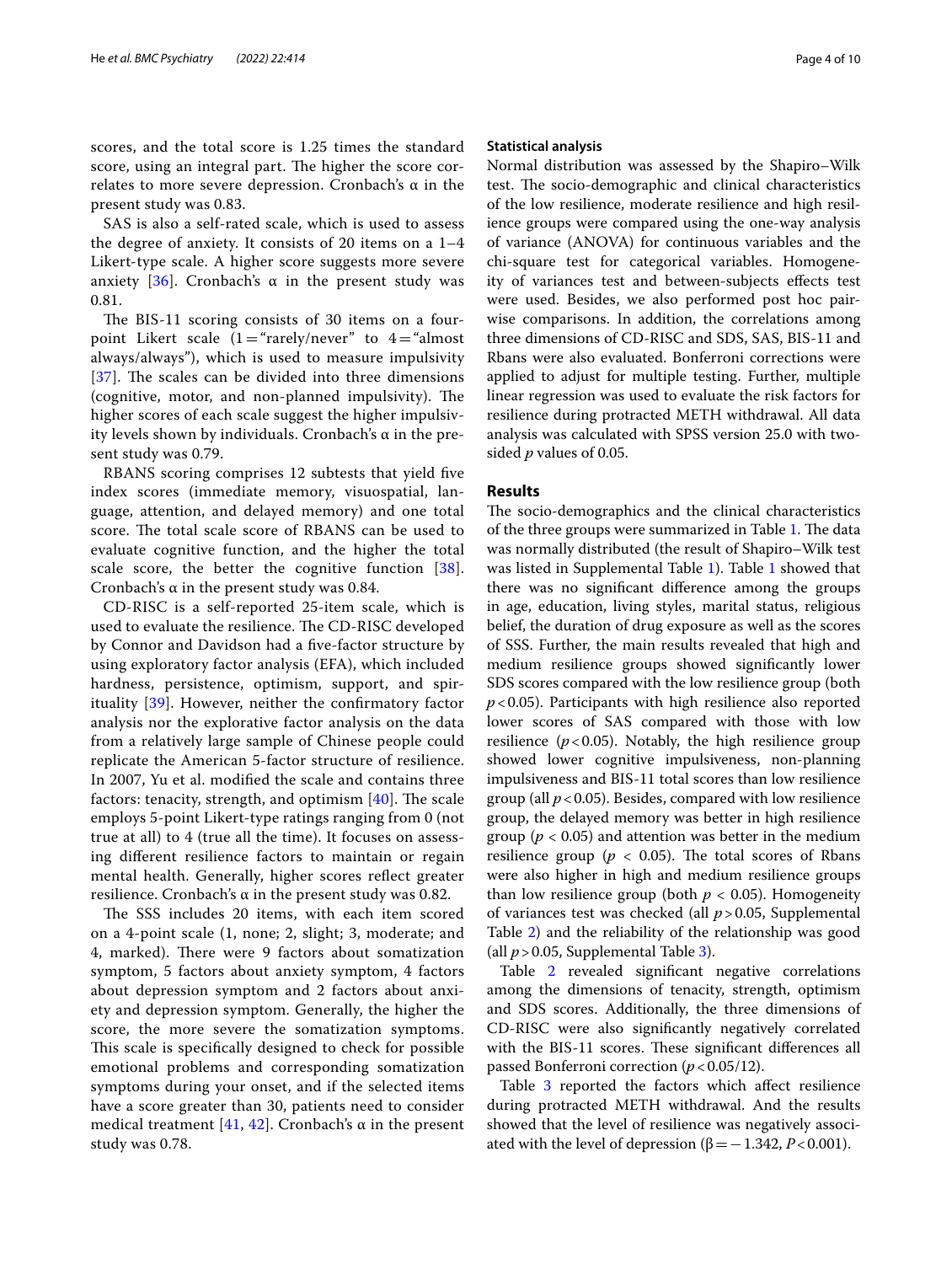|                                             | Low resilience ( $n = 37$ ) | Medium<br>resilience<br>$(n=38)$ | High resilience ( $n = 37$ ) Overall | P-value       | Post hoc comparisons                |
|---------------------------------------------|-----------------------------|----------------------------------|--------------------------------------|---------------|-------------------------------------|
| Age, mean (SD)                              | 35.72(5.54)                 | 35.92(6.29)                      | 35.40 (5.68)                         | 0.951         |                                     |
| <b>Education</b>                            |                             |                                  |                                      | 0.553         |                                     |
| primary school education level, n (%)       | 5(13%)                      | 2(4%)                            | 5(13%)                               |               |                                     |
| Junior high school education level, n (%)   | 25(67%)                     | 25(67%)                          | 21(57%)                              |               |                                     |
| Senior high school education level, n (%)   | 7(20%)                      | 11(29%)                          | 11(30%)                              |               |                                     |
| Living styles                               |                             |                                  |                                      | 0.840         |                                     |
| Live with family                            | 25(67%)                     | 24(64%)                          | 25(67%)                              |               |                                     |
| Live without family                         | 12(33%)                     | 14(36%)                          | 12(33%)                              |               |                                     |
| <b>Marital status</b>                       |                             |                                  |                                      | 0.424         |                                     |
| Married                                     | 20(53%)                     | 17(44%)                          | 16(44%)                              |               |                                     |
| Not married                                 | 13(34%)                     | 11(29%)                          | 15(40%)                              |               |                                     |
| Divorced                                    | 4(13%)                      | 10(27%)                          | 6(16%)                               |               |                                     |
| <b>Religious belief</b>                     |                             |                                  |                                      | 0.349         |                                     |
| Yes                                         | 21(56%)                     | 17(44%)                          | 15(40%)                              |               |                                     |
| <b>No</b>                                   | 16(44%)                     | 21(56%)                          | 22(60%)                              |               |                                     |
| Duration of drug exposure, years, mean (SD) | 13.72(6.32)                 | 12.92(6.70)                      | 14.56(7.52)                          | 0.701         |                                     |
| SDS, mean (SD)                              | 55.76(7.28)                 | 47.63(9.44)                      | 40.04(8.48)                          | $< 0.001$ *** | $1 > 2$ **; $1 > 3$ ***; $2 > 3$ ** |
| SAS, mean (SD)                              | 42.84(7.39)                 | 42.60(6.51)                      | 38.28(7.40)                          | $0.045*$      | $1 > 3^*$ ; 2 > 3*                  |
| SSS, mean (SD)                              | 28.04(7.99)                 | 29.40(8.42)                      | 26.44(6.12)                          | 0.388         |                                     |
| <b>BIS-11</b>                               |                             |                                  |                                      |               |                                     |
| cognitive impulsiveness, mean (SD)          | 30.94(5.70)                 | 28.57(3.10)                      | 26.26(5.04)                          | $0.004**$     | $1 > 3***$                          |
| motor impulsiveness, mean (SD)              | 21.28(8.73)                 | 24.27(6.40)                      | 20.57(6.85)                          | 0.179         |                                     |
| non-planning impulsiveness, mean (SD)       | 32.05(7.46)                 | 28.42(6.47)                      | 25.42(8.03)                          | $0.009**$     | $1 > 3***$                          |
| Scale total scores, mean (SD)               | 84.28(14.04)                | 81.27(12.23)                     | 72.27(15.57)                         | $0.01*$       | $1 > 3***$                          |
| Rbans                                       |                             |                                  |                                      |               |                                     |
| Immediate Memory, mean (SD)                 | 72.80(12.21)                | 75.28(12.18)                     | 78.84(11.59)                         | 0.209         |                                     |
| Visuospatial, mean (SD)                     | 75.79(13.54)                | 82.20(14.39)                     | 83.04(15.47)                         | 0.170         |                                     |
| Attention, mean (SD)                        | 96.76(12.54)                | 105.24(13.55)                    | 102.72(17.86)                        | 0.123         |                                     |
| Language, mean (SD)                         | 79.28(11.78)                | 84.44(13.41)                     | 84.64(13.47)                         | 0.257         |                                     |
| Delayed memory, mean (SD)                   | 75.56(14.85)                | 82.80(12.78)                     | 85.71(19.40)                         | 0.074         |                                     |
| Scale total scores, mean (SD)               | 73.64(9.29)                 | 84.24(10.24)                     | 82.72(11.28)                         | $0.003**$     | $1 < 2***; 1 < 3***$                |

<span id="page-4-0"></span>**Table 1** Socio-demographics and clinical characteristics among the groups of low, medium and high resilience

*CD-RISC* the Connor-Davidson Resilience Scale, *SDS* Self-rating depression scale, *SAS* Self-rating anxiety scale, *SSS* Somatic Self- rating Scale, *BIS-11* Barratt Impulsiveness Scale-11, *Rbans* The Repeatable Battery for the Assessment of Neuropsychological Status. Post-hoc pairwise comparisons (1=Low resilience;2=Medium resilience;3=High resilience)

\**p* <0.05

\*\**p* <0.01

\*\*\**p* <0.001

<span id="page-4-1"></span>**Table 2** Inter-correlations among three dimensions of CD-RISC and SDS, SAS, BIS-11 and Rbans

# **Discussion**

From what we know, this is the frst study to investigate the relationships.

**SDS SAS BIS-11 Rbans** Tenacity −0.539\* −0.198 −0.279\* 0.249 Strength −0.620\* −0.234 −0.296\* 0.340 Optimism −0.543\* −0.210 −0.242\* 0.304

*SDS* Self-rating depression scale, *SAS* Self-rating anxiety scale, *BIS-11* Barratt Impulsiveness Scale-11, *Rbans* The Repeatable Battery for the Assessment of Neuropsychological Status

\*Bonferroni corrected *p* <0.05/12

between resilience and impulsivity, cognitive function as well as emotion among METH-dependent patients during protracted METH withdrawal. In this study, we employed CD-RISC to measure resilience, which focuses on assessing diferent resilience factors (e.g. personality traits, beliefs) to maintain or regain mental health. And we evaluated the level of resilience based on a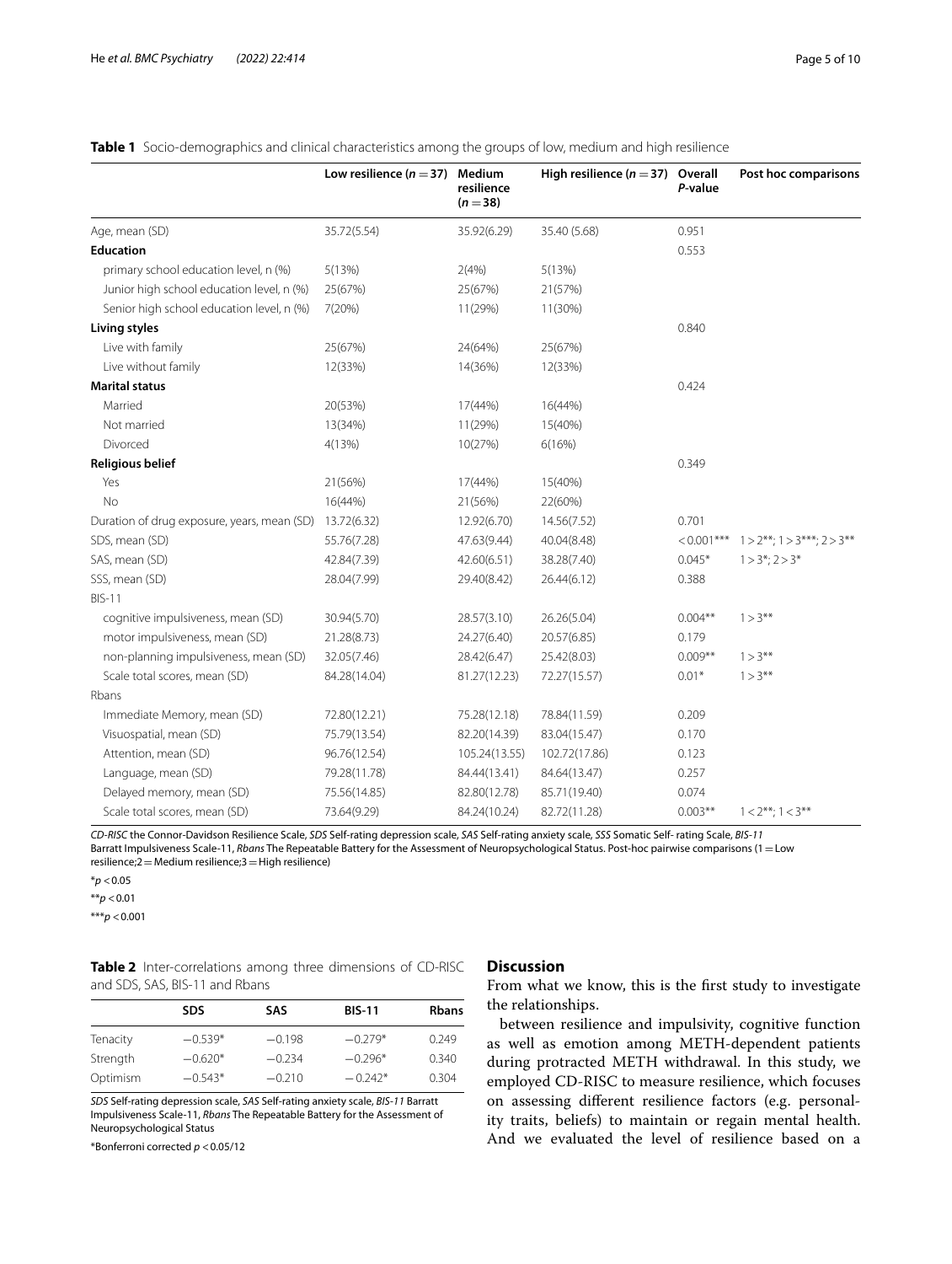| Variable             | В        | <b>SE</b> | B'       | ι        | P value      | 95% Confidence<br>Interval of B |          |
|----------------------|----------|-----------|----------|----------|--------------|---------------------------------|----------|
|                      |          |           |          |          |              | Lower                           | Upper    |
| Living styles        | 4.089    | 4.875     | 0.081    | 0.839    | 0.405        | $-5.644$                        | 13.821   |
| Education            | $-1.073$ | 4.058     | $-0.027$ | $-0.265$ | 0.792        | $-9.176$                        | 7.029    |
| Age                  | 0.204    | 0.456     | 0.048    | 0.448    | 0.656        | $-0.707$                        | 1.115    |
| Duration of drug use | $-0.582$ | 0.390     | $-0.166$ | $-1.493$ | 0.140        | $-1.361$                        | 0.196    |
| <b>SDS</b>           | $-1.342$ | 0.270     | $-0.589$ | $-4.963$ | $< 0.001***$ | $-1.882$                        | $-0.802$ |
| <b>BIS-11</b>        | $-0.034$ | 0.184     | $-0.021$ | $-0.184$ | 0.855        | $-0.400$                        | 0.333    |
| Rbans                | 0.371    | 0.218     | 0.170    | 1.697    | 0.094        | $-0.066$                        | 0.870    |

<span id="page-5-0"></span>**Table 3** Multiple linear regression for factors which affect resilience during protracted METH withdrawal

*B* Regression coefficient, *SE* Standard error, *B*<sup>*'*</sup> Standardized coefficient, *CI* Confidence interval

*SDS* Self-rating depression scale; *BIS-11* Barratt Impulsiveness Scale-11; *Rbans* The Repeatable Battery for the Assessment of Neuropsychological Status

 $R^2 = 0.409$ ; F = 6.512, *p* < 0.001

\*\*\**p* <0.001

comprehensive analysis of resilience factors. We primarily found that high levels of resilience are associated with lower degrees of impulsivity and cognitive impairments and a lower level of depression. Early intervention to provide drug addicts with tools to encourage resilience is essential.

During early withdrawal, drug abusers will show a high frequency of impulsivity [[43\]](#page-8-28). However, few studies have explored impulsive behaviors during the protracted withdrawal. The current study also found the connection between resilience and impulsivity during the protracted withdrawal. Although impulsivity may be a pre-existing characteristic that makes an individual prone to start taking drugs, it may also be a consequence of drug abuse  $[44, 4]$  $[44, 4]$ [45\]](#page-8-30). Previous METH use may cause changes in the brain, which in turn has a long-term impact on the changes within the typical decision-making process framework [[46\]](#page-8-31). Thus, during the protracted withdrawal, METH users will show varying degrees of impulsivity. Many studies have investigated the relationship between resilience and impulsivity  $[47, 48]$  $[47, 48]$  $[47, 48]$  $[47, 48]$ . The negative correlation between resilience and impulsivity in the period of protracted METH withdrawal may be explained by interconnections between specifc neural circuits associated with resilience and impulsivity. What is more, the activation of ventromedial prefrontal cortex (vmPFC) has something to do with the promotion of resilience in response to stress [\[47](#page-8-32)]. Besides, impulsivity is inversely correlated to gray matter volume in the vmPFC  $[48, 49]$  $[48, 49]$  $[48, 49]$  $[48, 49]$  $[48, 49]$ . Thus, we inferred that long-term efect of METH abuse during the protracted withdrawal may result in abnormal activity or volume in vmPFC. High level of resilience may enhance the repair function of vmPFC and reduce the impulsivity [[50\]](#page-8-35). In addition, impaired cognitive fexibility may have an adverse effect on problem-solving skills [\[51](#page-8-36)], coping with stress  $[52]$  $[52]$ , and decision-making  $[15]$  $[15]$ , which may increase impulsivity. However, individuals with high resilience are able to generate new strategies of action to reduce routine disturbances and enhance cognitive fexibility [[53](#page-8-38)].

Cognitive functions will generally be impaired in patients addicted to drugs  $[54, 55]$  $[54, 55]$  $[54, 55]$  $[54, 55]$ . The cognitive impairment will seriously afect the rehabilitation treatment for METH-dependent patients, especially during withdrawal. Therefore, it is necessary to find a way to improve cognitive deficit in METH dependence patients undergoing withdrawal. This study indicated that METH users with relative higher resilience had better cognitive function during protracted withdrawal. Understanding the impact of resilience on cognitive function impairment is relatively limited at this stage, and there is little direct evidence on their relationship. Despite this, the correlation can be broadly understood using the cognitive reserve hypothesis. Cognitive reserve is the ability to maintain cognitive function even if the brain injury occurs [\[56](#page-8-41)]. Harmonious relationship can improve cognitive reserve, and continuous positive stimulation can enhance the prevalent development of nerve tissue, promote new nerve pathways generation, and compensate for neurocognitive function impairment [\[57\]](#page-8-42). Generally, people with higher level of resilience can better deal with situations, creating a supportive psychological environment and promoting cognitive function. In contrast, people with low resilience levels cannot quickly restore balance when facing adverse events and exist in a state of chronic stress [[58](#page-8-43)], such as protracted withdrawal. Chronic pressure can induce dendrites of the medial prefrontal cortex and hippocampal vertebral body neurons to retract, thereby causing damage to spatial memory and learning ability [\[59](#page-8-44), [60](#page-8-45)]. Additionally, chronic stress can reduce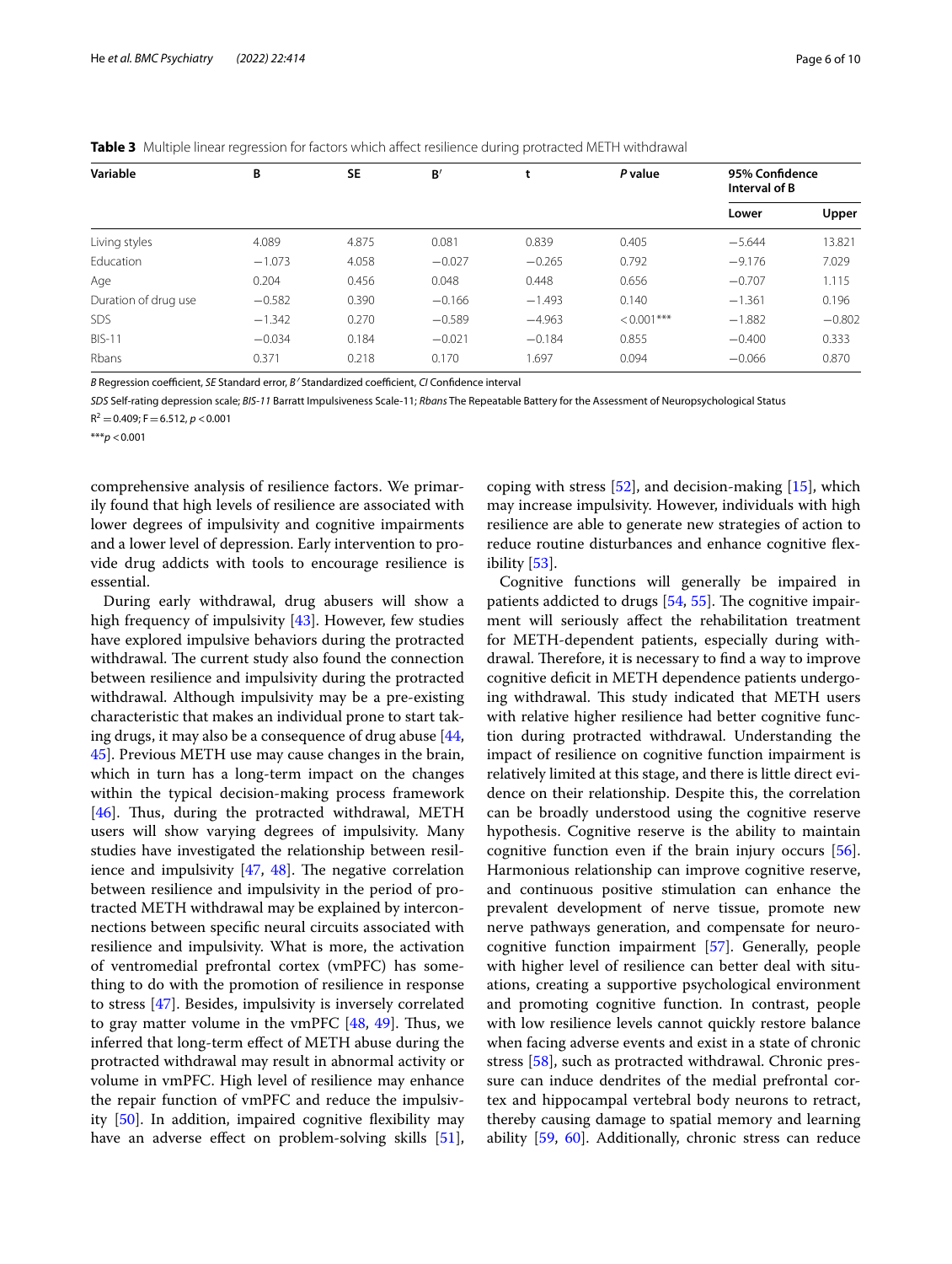brain-derived neurotrophic factor (BDNF) in the brain, afecting the memory processing by the hippocampus [[61\]](#page-8-46). Charney indicated that the neurobiological reward system of people who are optimistic and hopeful in the context of extreme or chronic stress is either allergic or resistant to change [[62\]](#page-8-47). Perhaps people with high resilience may also have highly functional emotional working memories that can maintain positivity and hope for the future even in the face of prolonged extreme stress and deprivation [[29](#page-8-14)]. Furthermore, a meta-analysis suggested that there was a synergistic relationship between impulsivity and substance-related cognitive changes [[63\]](#page-8-48). We inferred that the infuence of resilience on cognitive function may be mediated by impulsivity, which may need further study to confrm.

What's more, the relative higher resilience was associated with lower degree of depression during protracted withdrawal. And the three dimensions of CD-RISC (tenacity, strength and optimism) were all negatively related to SDS scores. The result was in line with previous research that resilience is correlated with the symptoms of depression [\[59\]](#page-8-44) and high scores of mental resilience correspond to lower depressive symptoms [\[64\]](#page-9-0). However, the main underlying connection was still unknown. Even though, the possible mechanism can be explained as follows. Wang et al. found that resilience was negatively associated with perceived stress and depression [[65\]](#page-9-1). And several studies suggested that perceived stress was positively correlated to depression in drug users [\[66](#page-9-2), [67\]](#page-9-3). Perceived stress is defned as an individual's cognitive assessment of their stress level [\[68](#page-9-4)], and efective stress management play a vital role in reducing the degree of depression in drug users [\[69](#page-9-5)]. In general, the perceived stress on drug users' depression depends on their processing ability, while it is a coping ability, constantly adapting and rebounding in unfavorable environments. Compared with people with poor resilience, those with good resilience tend to feel less stress under challenging environments and are more likely to overcome stressful situations. Furthermore, when adjusted to a stressful environment, the symptoms of depression will naturally diminish  $[70]$  $[70]$ . Thus, it's crucial to cultivate an individual's resilience in order to better deal with the symptoms of depression caused by a stressful environment. Zhang et al. suggested that impulsivity is positively associated with depression during early METH withdrawal in Han Chinese population  $[71]$  $[71]$ . The craving for drugs is related to depression [[72](#page-9-8)]. Similarly, high resilience may have positive efect on impulsivity and reduced the likelihood of caving for drugs, which may improve depressive symptoms.

Drug addiction is a complex process in which stress plays a crucial role [\[73](#page-9-9)]. Addiction and stress responses have a common neurobiological pathway that can be altered by environmental stressors [[74\]](#page-9-10). Even after a long period of abstinence, it is easy to fall back into drug-seeking situations after a stressful experience [\[75\]](#page-9-11). Besides, the symptoms appeared in the withdrawal may add diffculties of intervention. Resilience refers to the relative protection of individuals against stress. Therefore, the current study postulated that improving resilience was necessary. For drug addicts, the barriers to resilience may include an imbalance between work and personal life, excessive exposure to stressful events, insufficient time and space to deal with negative emotions, and social isolation [[76\]](#page-9-12). Efective interventions to promote resilience should ideally positively impact one or more of these barrier features, which may be available from the following three strategies [\[77](#page-9-13)]. Firstly, training, experience, and perception seem to be essential for enhancing resilience [\[78\]](#page-9-14). For example, METH addicts can learn "mindfulness", which focuses on the present mental process, to avoid irrelevant, harmful external stimuli. Secondly, social support appears to be protective [[79](#page-9-15)]. When social support is lacking, METH users may choose to escape and become muffled. Thus, establishing a correct concept of interpersonal communication is an excellent to obtain social support, because it is the basis for establishing good communication between people. Finally, efective coping styles may afect social adaptation in drug addicts, enabling them to become re-engaged with society [[80](#page-9-16)]. For example, teaching stress management for drug addicts. Besides, this study found that the scores of SDS had a signifcant negative efect on resilience. Another way to increase an individual's resilience level may be to improve the symptoms of depression. All in all, compulsory isolation of drug treatment centers can ensure that drug users are well-trained, thereby improving their adaptability and providing support designed to encourage better coping skills. Some combination of all or some of these strategies will increase the likelihood of more successful rehabilitation of METH-dependent users and may reduce the probability of relapse.

There are some limitations of this research. Firstly, the sample size is relatively small and the population is mainly concentrated in the eastern part of China. In the future, we will increase the samples and expand the scope to further validate our results. Secondly, it was a retrospective study and did not rule out recall errors and observer bias. Thirdly, the causality cannot be confrmed in this research. In this study, we found the relationship between resilience and the symptoms raised during protracted METH withdrawal. In the future, we will explore the direction of cause and efect. Fourthly, certain pre-abstinence factors (for example, early stressful life events) which might predict future recovery or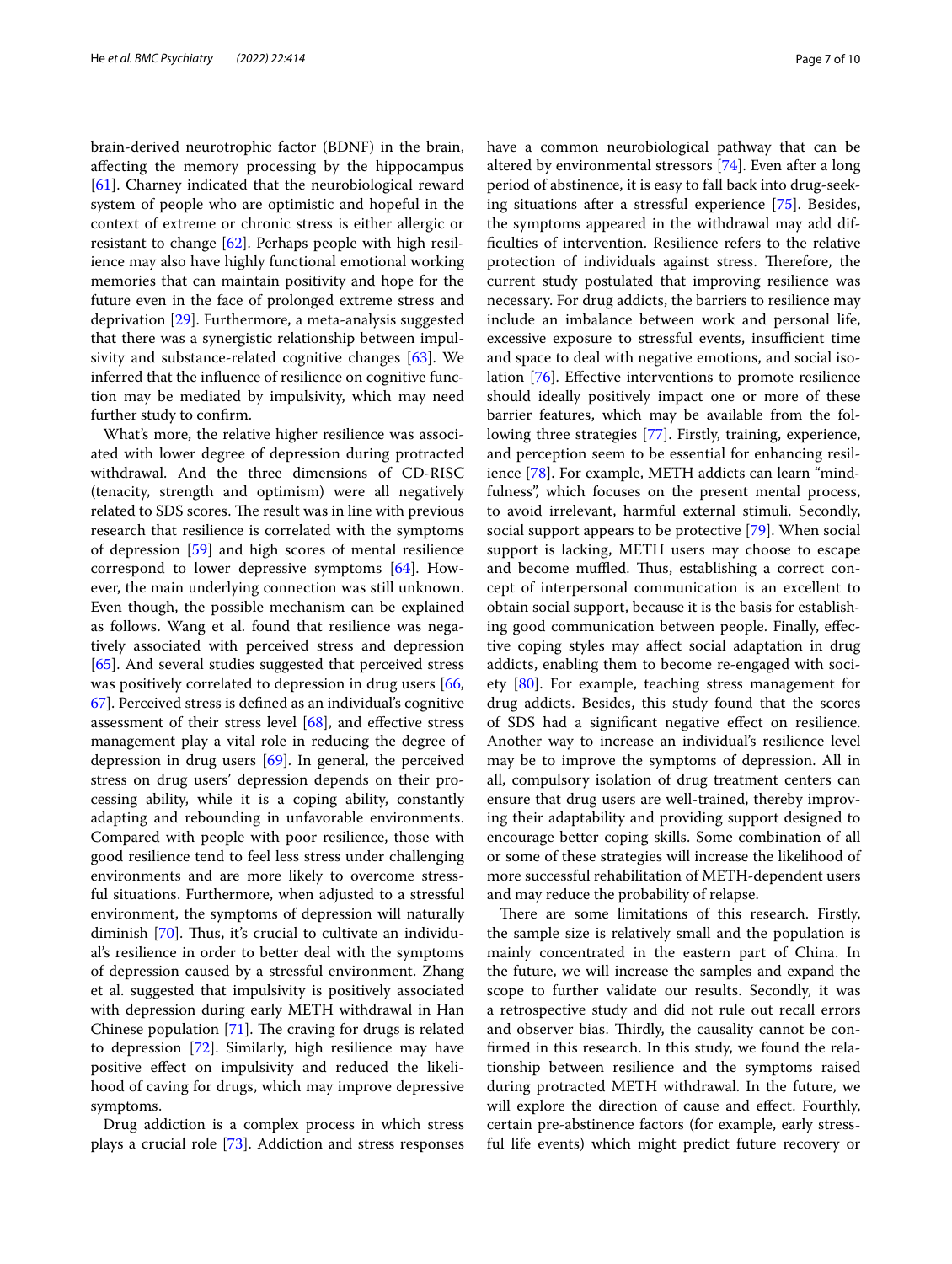deterioration were not evaluated [[81](#page-9-17)]. Early stressful life events are related to mental health outcomes and may infuence one's resilience. Fourthly, only male METHdependent patients were participants. It's hard to say our fndings also exist in female METH-dependent patients, so we will investigate female METH-dependent patients in the future. Finally, we also lack control group, it is hard to diferentiate if some of the data are infuenced by drug use. In future studies, we will include normal populations for further studies.

## **Conclusion**

The current study highlighted the role of resilience during protracted METH withdrawal. This study suggested higher resilience is correlated with lower impulsivity levels, better cognitive function and lower depression. For drug addicts, perhaps it may be efectively prevented and well cured by improving resilience.

#### **Abbreviations**

METH: Methamphetamine; CD-RISC: The Connor-Davidson Resilience Scale; SDS: Self-rating depression scale; SAS: Self-rating anxiety scale; BIS-11: Barratt Impulsiveness Scale-11; Rbans: The Repeatable Battery for the Assessment of Neuropsychological Status.

## **Supplementary Information**

The online version contains supplementary material available at [https://doi.](https://doi.org/10.1186/s12888-022-04041-8) [org/10.1186/s12888-022-04041-8](https://doi.org/10.1186/s12888-022-04041-8).

<span id="page-7-14"></span>**Additional fle 1: Supplemental Table 1.** Normality test of data. **Supple‑ mental Table 2.** Homogeneity of Variances test. **Supplemental Table 3.** Tests of Between-Subjects Efects.

#### **Acknowledgments**

We are grateful to all participants who made contributions to our study.

## **Authors' contributions**

KZ, HH, WW and SYZ conceptualized and designed the study. WR, CHP and SYT recruited the participants and completed the screening assessments. LH and WJ analyzed the data and performed the statistical analysis. ZSY, FFC, YLJ, MJL, XPW and MDL wrote the frst draft of the manuscript. All authors revised the manuscript and approved the fnal manuscript. The author(s) read and approved the fnal manuscript.

#### **Funding**

This work was supported by the Science and Technology Program of Wenzhou (S20180012, Y20190098) and National College Students Innovation and Entrepreneurship Training Program (202010343059X).

#### **Availability of data and materials**

The datasets generated and/or analysed during the current study are not publicly available due to the privacy of participants and because this is a part of the long-term study, but are available from the corresponding author on reasonable request.

#### **Declarations**

#### **Ethics approval and consent to participate**

All participants signed informed consent documents before participating in the research. This study was performed based on the Helsinki Declaration. The study was approved and monitored by the ethics committee of School of Mental Health, Wenzhou Medical University.

## **Consent for publication**

Not applicable.

#### **Competing interests**

The authors declare that they have no competing interests.

#### **Author details**

<sup>1</sup> School of Mental Health, Wenzhou Medical University, Chashan Higher Education Park, Ouhai District, Wenzhou 325000, China. <sup>2</sup>The Second Affiliated Hospital, College of Medicine, Zhejiang University, Hangzhou, China. <sup>3</sup>The Affiliated Kangning Hospital of Wenzhou Medical University, Wenzhou, China. <sup>4</sup>School of Mental Health, Key Laboratory of Alzheimer's Disease of Zhejiang Province, Wenzhou Medical University, Wenzhou, China.

#### Received: 28 December 2021 Accepted: 2 June 2022 Published online: 21 June 2022

#### **References**

- <span id="page-7-0"></span>World Health Organization: World drug report 2020. Available online at: [https://wdr.unodc.org/wdr2020/feld/WDR20\\_Booklet\\_2.pdf.](https://wdr.unodc.org/wdr2020/field/WDR20_Booklet_2.pdf)
- <span id="page-7-1"></span>2. Ballester J, Valentine G, Sofuoglu M. Pharmacological treatments for methamphetamine addiction: current status and future directions. Expert Rev Clin Pharmacol. 2017;10(3):305–14.
- <span id="page-7-2"></span>3. Huang C, Yuan Q, Zhang L, Wang L, Cui S, Zhang K, et al. Associations between childhood trauma and the age of frst-time drug use in methamphetamine-dependent patients. Front Psychiatry. 2021;12:658205.
- <span id="page-7-3"></span>4. Chiang M, Lombardi D, Du J, Makrum U, Sitthichai R, Harrington A, et al. Methamphetamine-associated psychosis: clinical presentation, biological basis, and treatment options. Hum Psychopharmacol. 2019;34(5):e2710.
- <span id="page-7-4"></span>5. Courtney KE, Ray LA. Methamphetamine: an update on epidemiology, pharmacology, clinical phenomenology, and treatment literature. Drug Alcohol Depend. 2014;143:11–21.
- <span id="page-7-5"></span>6. Ciccarone D. Stimulant abuse: pharmacology, cocaine, methamphetamine, treatment, attempts at pharmacotherapy. Prim Care. 2011;38(1):41–58.
- <span id="page-7-6"></span>7. Lee NK, Rawson RA. A systematic review of cognitive and behavioural therapies for methamphetamine dependence. Drug Alcohol Rev. 2008;27(3):309–17.
- <span id="page-7-7"></span>8. AshaRani PV, Hombali A, Seow E, Ong WJ, Tan JH, Subramaniam M. Nonpharmacological interventions for methamphetamine use disorder: a systematic review. Drug Alcohol Depend. 2020;212:108060.
- <span id="page-7-8"></span>9. Cho AK, Melega WP. Patterns of methamphetamine abuse and their consequences. J Addict Dis. 2002;21(1):21–34.
- <span id="page-7-9"></span>10. Ren W, Luan X, Zhang J, Gutteea P, Cai Y, Zhao J, et al. Brain-derived neurotrophic factor levels and depression during methamphetamine withdrawal. J Afect Disord. 2017;221:165–71.
- <span id="page-7-10"></span>11. Su H, Zhang J, Ren W, Xie Y, Tao J, Zhang X, et al. Anxiety level and correlates in methamphetamine-dependent patients during acute withdrawal. Medicine (Baltimore). 2017;96(15):e6434.
- <span id="page-7-11"></span>12. Zhao J, Kral AH, Simpson KA, Ceasar RC, Wenger LD, Kirkpatrick M, et al. Factors associated with methamphetamine withdrawal symptoms among people who inject drugs. Drug Alcohol Depend. 2021;223:108702.
- <span id="page-7-12"></span>13. Mancino MJ, Gentry BW, Feldman Z, Mendelson J, Oliveto A. Characterizing methamphetamine withdrawal in recently abstinent methamphetamine users: a pilot feld study. Am J Drug Alcohol Abuse. 2011;37(2):131–6.
- <span id="page-7-13"></span>14. Newton TF, De La Garza R 2nd, Kalechstein AD, Tziortzis D, Jacobsen CA. Theories of addiction: methamphetamine users' explanations for continuing drug use and relapse. Am J Addict. 2009;18(4):294–300.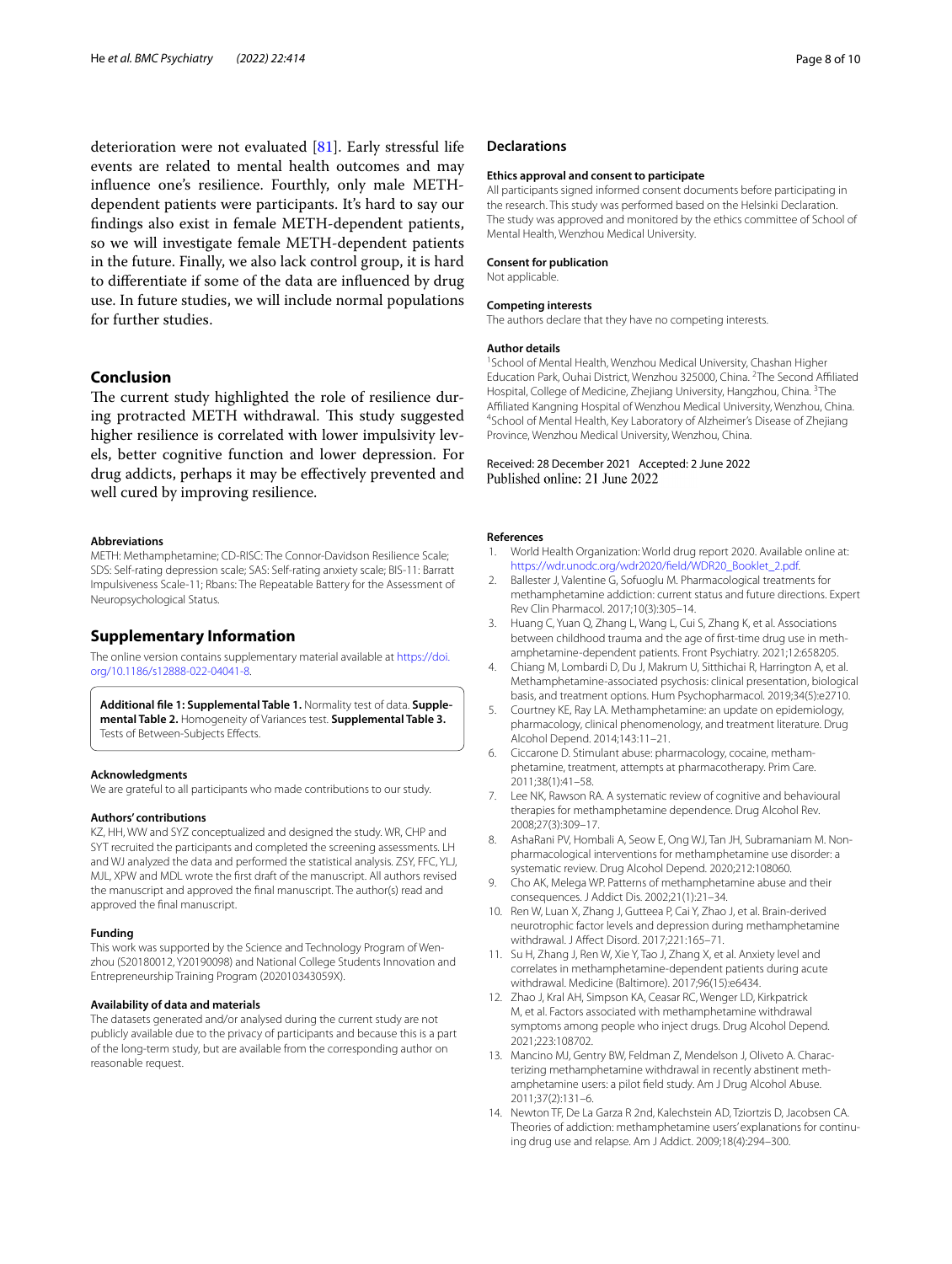- <span id="page-8-0"></span>15. Mizoguchi H, Yamada K. Methamphetamine use causes cognitive impairment and altered decision-making. Neurochem Int. 2019;124:106–13.
- <span id="page-8-1"></span>16. Bernheim A, See RE, Reichel CM. Chronic methamphetamine self-administration disrupts cortical control of cognition. Neurosci Biobehav Rev. 2016;69:36–48.
- <span id="page-8-2"></span>17. Dawe S, Davis P, Lapworth K, McKetin R. Mechanisms underlying aggressive and hostile behavior in amphetamine users. Curr Opin Psychiatry. 2009;22(3):269–73.
- <span id="page-8-3"></span>18. Plüddemann A, Flisher AJ, McKetin R, Parry C, Lombard C. Methamphetamine use, aggressive behavior and other mental health issues among high-school students in Cape Town, South Africa. Drug Alcohol Depend. 2010;109(1–3):14–9.
- <span id="page-8-4"></span>19. Tziortzis D, Mahoney JJ 3rd, Kalechstein AD, Newton TF, De La Garza R 2nd. The relationship between impulsivity and craving in cocaine- and methamphetamine-dependent volunteers. Pharmacol Biochem Behav. 2011;98(2):196–202.
- <span id="page-8-5"></span>20. Kalechstein AD, Newton TF, Longshore D, Anglin MD, van Gorp WG, Gawin FH. Psychiatric comorbidity of methamphetamine dependence in a forensic sample. J Neuropsychiatr Clin Neurosci. 2000;12(4):480–4.
- <span id="page-8-6"></span>21. McKetin R, Lubman DI, Lee NM, Ross JE, Slade TN. Major depression among methamphetamine users entering drug treatment programs. Med J Aust. 2011;195(3):S51–5.
- <span id="page-8-7"></span>22. Hellem TL, Lundberg KJ, Renshaw PF. A review of treatment options for co-occurring methamphetamine use disorders and depression. J Addict Nurs. 2015;26(1):14–23 quiz E11.
- <span id="page-8-8"></span>23. Chan B, Freeman M, Kondo K, Ayers C, Montgomery J, Paynter R, et al. Pharmacotherapy for methamphetamine/amphetamine use disorder-a systematic review and meta-analysis. Addiction. 2019;114(12):2122–36.
- <span id="page-8-9"></span>24. Siefried KJ, Acheson LS, Lintzeris N, Ezard N. Pharmacological treatment of methamphetamine/amphetamine dependence: a systematic review. CNS Drugs. 2020;34(4):337–65.
- <span id="page-8-10"></span>25. Enoch MA. The role of early life stress as a predictor for alcohol and drug dependence. Psychopharmacology. 2011;214(1):17–31.
- <span id="page-8-11"></span>26. McEwen BS. Protective and damaging efects of stress mediators: central role of the brain. Dialogues Clin Neurosci. 2006;8(4):367–81.
- <span id="page-8-12"></span>27. Waugh CE, Fredrickson BL, Taylor SF. Adapting to life's slings and arrows: individual diferences in resilience when recovering from an anticipated threat. J Res Pers. 2008;42(4):1031–46.
- <span id="page-8-13"></span>28. Dyer JG, McGuinness TM. Resilience: analysis of the concept. Arch Psychiatr Nurs. 1996;10(5):276–82.
- <span id="page-8-14"></span>29. Southwick SM, Vythilingam M, Charney DS. The psychobiology of depression and resilience to stress: implications for prevention and treatment. Annu Rev Clin Psychol. 2005;1:255–91.
- <span id="page-8-15"></span>30. Hobfoll SE, Stevens NR, Zalta AK. Expanding the science of resilience: conserving resources in the aid of adaptation. Psychol Inq. 2015;26(2):174–80.
- <span id="page-8-16"></span>31. Sutherland JA, Cook L, Stetina P, Hernandez C. Women in substance abuse recovery: measures of resilience and self-diferentiation. West J Nurs Res. 2009;31(7):905–22.
- <span id="page-8-17"></span>32. Dullius A, Fava S, Ribeiro PM, Terra FS. Alcohol consumption/dependence and resilience in older adults with high blood pressure. Rev Lat Am Enfermagem. 2018;26:e3024.
- <span id="page-8-18"></span>33. Weiland BJ, Nigg JT, Welsh RC, Yau WY, Zubieta JK, Zucker RA, et al. Resiliency in adolescents at high risk for substance abuse: fexible adaptation via subthalamic nucleus and linkage to drinking and drug use in early adulthood. Alcohol Clin Exp Res. 2012;36(8):1355–64.
- <span id="page-8-19"></span>34. Ersche KD, Meng C, Ziauddeen H, Stochl J, Williams GB, Bullmore ET, et al. Brain networks underlying vulnerability and resilience to drug addiction. Proc Natl Acad Sci U S A. 2020;117(26):15253–61.
- <span id="page-8-20"></span>35. Zung WW. A self-rating depression scale. Arch Gen Psychiatry. 1965;12:63–70.
- <span id="page-8-21"></span>36. Zung WW. A rating instrument for anxiety disorders. Psychosomatics. 1971;12(6):371–9.
- <span id="page-8-22"></span>37. Patton JH, Stanford MS, Barratt ES. Factor structure of the Barratt impulsiveness scale. J Clin Psychol. 1995;51(6):768–74.
- <span id="page-8-23"></span>38. Randolph C, Tierney MC, Mohr E, Chase TN. The repeatable battery for the assessment of neuropsychological status (RBANS): preliminary clinical validity. J Clin Exp Neuropsychol. 1998;20(3):310–9.
- <span id="page-8-24"></span>39. Connor KM, Davidson JR. Development of a new resilience scale: the Connor-Davidson resilience scale (CD-RISC). Depress Anxiety. 2003;18(2):76–82.
- <span id="page-8-25"></span>40. Yu X, Zhang J, Yu XN, Zhang JX. Factor analysis and psychometric evaluation of the Connor-Davidson resilience scale (CD-RISC) with Chinese people. Soc Behav Personal. 2007;35(1):19–30.
- <span id="page-8-26"></span>41. Zhuang Q, Mao J, Li C. Developing of somatic self-rating scale and its reliability and validity. Chin J Behav Med Brain Sci. 2010;19(9):847–9.
- <span id="page-8-27"></span>42. Li XL, Mao JL, He B. Clinical application of self-rating somatization symptoms scale in patients with cardiac neurosis. Chin J Misdiagn. 2008;8(20):4798–9.
- <span id="page-8-28"></span>43. Luan X, Ren W, Zhao K, Su H, Shen H, Chen H, et al. High prevalence of depressive symptoms and impulsivity as well as their relationship during subacute methamphetamine withdrawal in chronic abusers. J Clin Neurosci. 2017;39:1–3.
- <span id="page-8-29"></span>44. Dalley JW, Everitt BJ, Robbins TW. Impulsivity, compulsivity, and topdown cognitive control. Neuron. 2011;69(4):680–94.
- <span id="page-8-30"></span>45. Perry JL, Carroll ME. The role of impulsive behavior in drug abuse. Psychopharmacology. 2008;200(1):1–26.
- <span id="page-8-31"></span>46. Scott JC, Woods SP, Matt GE, Meyer RA, Heaton RK, Atkinson JH, et al. Neurocognitive efects of methamphetamine: a critical review and meta-analysis. Neuropsychol Rev. 2007;17(3):275–97.
- <span id="page-8-32"></span>47. Franklin TB, Saab BJ, Mansuy IM. Neural mechanisms of stress resilience and vulnerability. Neuron. 2012;75(5):747–61.
- <span id="page-8-33"></span>48. Matsuo K, Nicoletti MA, Peluso MA, Hatch JP, Nemoto K, Watanabe Y, et al. Anterior cingulate volumes associated with trait impulsivity in individuals with bipolar disorder. Bipolar Disord. 2009;11(6):628–36.
- <span id="page-8-34"></span>49. Schilling C, Kühn S, Romanowski A, Banaschewski T, Barbot A, Barker GJ, et al. Common structural correlates of trait impulsiveness and perceptual reasoning in adolescence. Hum Brain Mapp. 2013;34(2):374–83.
- <span id="page-8-35"></span>50. Liu H, Zhang C, Ji Y, Yang L. Biological and psychological perspectives of resilience: is it possible to improve stress resistance? Front Hum Neurosci. 2018;12:326.
- <span id="page-8-36"></span>51. Oppenheimer AV, Bellinger DC, Coull BA, Weisskopf MG, Korrick SA. Prenatal exposure to chemical mixtures and cognitive fexibility among adolescents. Toxics. 2021;9(12):329.
- <span id="page-8-37"></span>52. Kato T. Coping with stress, executive functions, and depressive symptoms: focusing on fexible responses to stress. J Clin Med. 2021;10(14):3122.
- <span id="page-8-38"></span>53. Pollock LR, Williams JM. Problem-solving in suicide attempters. Psychol Med. 2004;34(1):163–7.
- <span id="page-8-39"></span>54. Baldacchino A, Balfour DJ, Passetti F, Humphris G, Matthews K. Neuropsychological consequences of chronic opioid use: a quantitative review and meta-analysis. Neurosci Biobehav Rev. 2012;36(9):2056–68.
- <span id="page-8-40"></span>55. Potvin S, Stavro K, Rizkallah E, Pelletier J. Cocaine and cognition: a systematic quantitative review. J Addict Med. 2014;8(5):368–76.
- <span id="page-8-41"></span>56. Wook Yoo S, Han CE, Shin JS, Won Seo S, Na DL, Kaiser M, et al. A network flow-based analysis of cognitive Reserve in Normal Ageing and Alzheimer's disease. Sci Rep. 2015;5:10057.
- <span id="page-8-42"></span>57. Stern Y, Barnes CA, Grady C, Jones RN, Raz N. Brain reserve, cognitive reserve, compensation, and maintenance: operationalization, validity, and mechanisms of cognitive resilience. Neurobiol Aging. 2019;83:124–9.
- <span id="page-8-43"></span>58. Banerjee Y, Akhras A, Khamis AH, Alsheikh-Ali A, Davis D. Investigating the relationship between resilience, stress-coping strategies, and learning approaches to predict academic performance in undergraduate medical students: protocol for a proof-of-concept study. JMIR Res Protoc. 2019;8(9):e14677.
- <span id="page-8-44"></span>59. Connor KM, Zhang W. Recent advances in the understanding and treatment of anxiety disorders. Resilience: determinants, measurement, and treatment responsiveness. CNS Spectr. 2006;11(10 Suppl 12):5–12.
- <span id="page-8-45"></span>60. Conrad CD, Galea LA, Kuroda Y, McEwen BS. Chronic stress impairs rat spatial memory on the Y maze, and this effect is blocked by tianeptine pretreatment. Behav Neurosci. 1996;110(6):1321–34.
- <span id="page-8-46"></span>61. Hariri AR, Goldberg TE, Mattay VS, Kolachana BS, Callicott JH, Egan MF, et al. Brain-derived neurotrophic factor val66met polymorphism afects human memory-related hippocampal activity and predicts memory performance. J Neurosci. 2003;23(17):6690–4.
- <span id="page-8-47"></span>62. Charney DS. Psychobiological mechanisms of resilience and vulnerability: implications for successful adaptation to extreme stress. Am J Psychiatry. 2004;161(2):195–216.
- <span id="page-8-48"></span>63. Leung D, Staiger PK, Hayden M, Lum JA, Hall K, Manning V, et al. Metaanalysis of the relationship between impulsivity and substance-related cognitive biases. Drug Alcohol Depend. 2017;172:21–33.